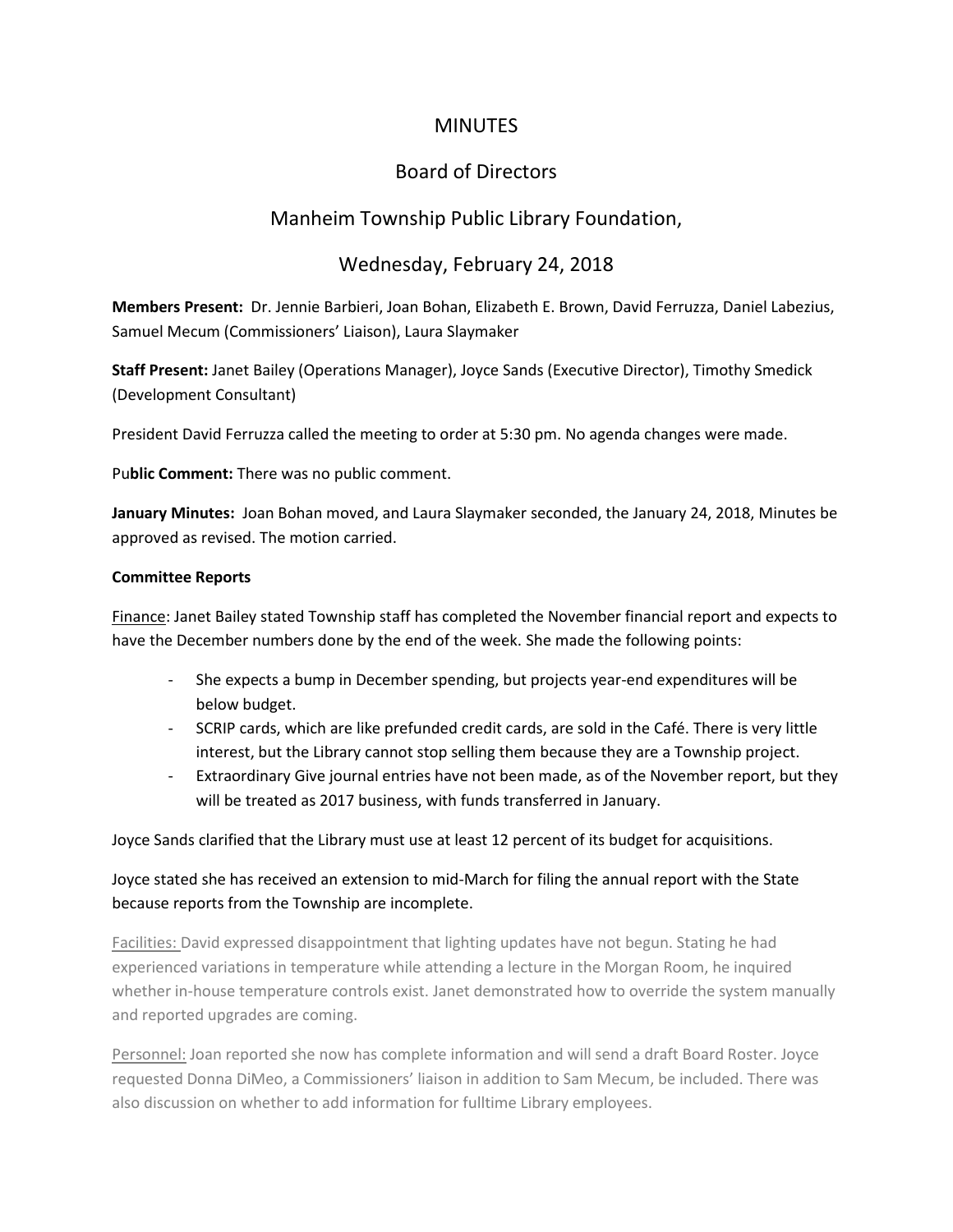Elizabeth Brown moved, based on the interview she and Joyce had with Board candidate Paul Daigle, to recommend him to the Township Commissioners for appointment to the Board. She stated he has a wealth of non-profit experience and enthusiasm that will be invaluable to the Library. Daniel Labezius seconded the motion, which was approved.

Dan volunteered to serve as Treasurer for the remainder of the year. Elizabeth moved to accept Dan's offer. Laura seconded the motion, which carried.

### **Old Business**

Timothy Smedick presented an update on "A Night at the Races:"

- 10-11 people are on the committee.
- A contract for the venue, which will be a \$1,700 donation, is in place.
- John Palm will continue as Master of Ceremonies.
- Invitations will be sent on March 9.
- The menu is pending.
- Three 2017 sponsors are returning at higher levels.
- There are 63 unconfirmed attendees; the goal is 120.

Tim stated he hopes for 100 percent participation from the Board as both attendees and volunteers.

Joyce indicated she hopes to limit staff support in planning to social media.

#### **New Business**

A timeline for other 2018 fund rising was presented:

- Buy The Book September
- Extraordinary Give November16
- Annual Appeal to be decided

Joyce explained target donors are identified through the newsletter, previous donor lists, the website, new cardholders, and Giftworks software. She expects more giving as donor lists expand.

Samuel Mecum stated the current Bylaws were drafted by former Township Solicitor William McCarty, from boilerplate language. He and Laura will work on revising such items as electronic notification, with Joan helping during the summer if needed. Joan suggested obtaining other libraries' Bylaws as models.

It was moved by Dan, seconded by Laura, to revise the Fund Holder View Access Authorization for the Lancaster County Community Foundation to replace specific names with titles. The motion carried.

Laura will continue to assemble a nomination for outstanding Manheim Township Library volunteer for the Library System.

David indicated, after attending a System Presidents' Circle meeting, he will discuss new ideas for thanking donors with Tim Smedick.